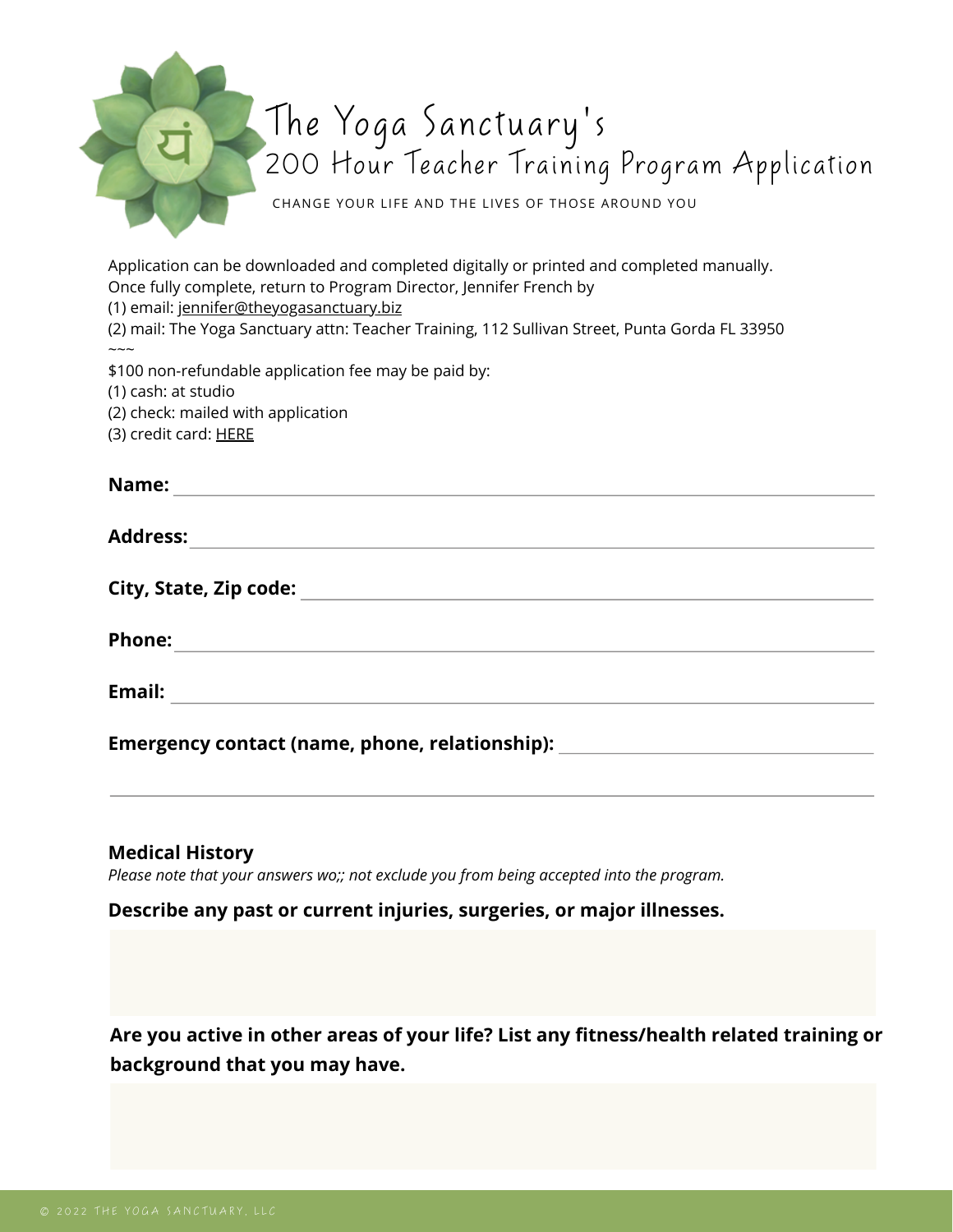

# TEACHER TRAINING APPLICATION

| <b>Yoga Experience</b>                                                  |
|-------------------------------------------------------------------------|
| How long have you been practicing Yoga? Now long have you               |
|                                                                         |
|                                                                         |
|                                                                         |
| Do you have a home yoga practice? Yes No                                |
|                                                                         |
| Do you have a meditation and/or pranayama practice?<br>$Yes \mid$<br>No |
| If yes, briefly describe length and method of practice.                 |
|                                                                         |
| <b>Yoga Teaching Experience</b>                                         |
| Are you currently teaching yoga?<br>Yes<br>No                           |
| If yes:                                                                 |
| For how long?                                                           |
| <b>What tradition/style?</b>                                            |
|                                                                         |
|                                                                         |
| If no:                                                                  |
|                                                                         |
| When and for how long?                                                  |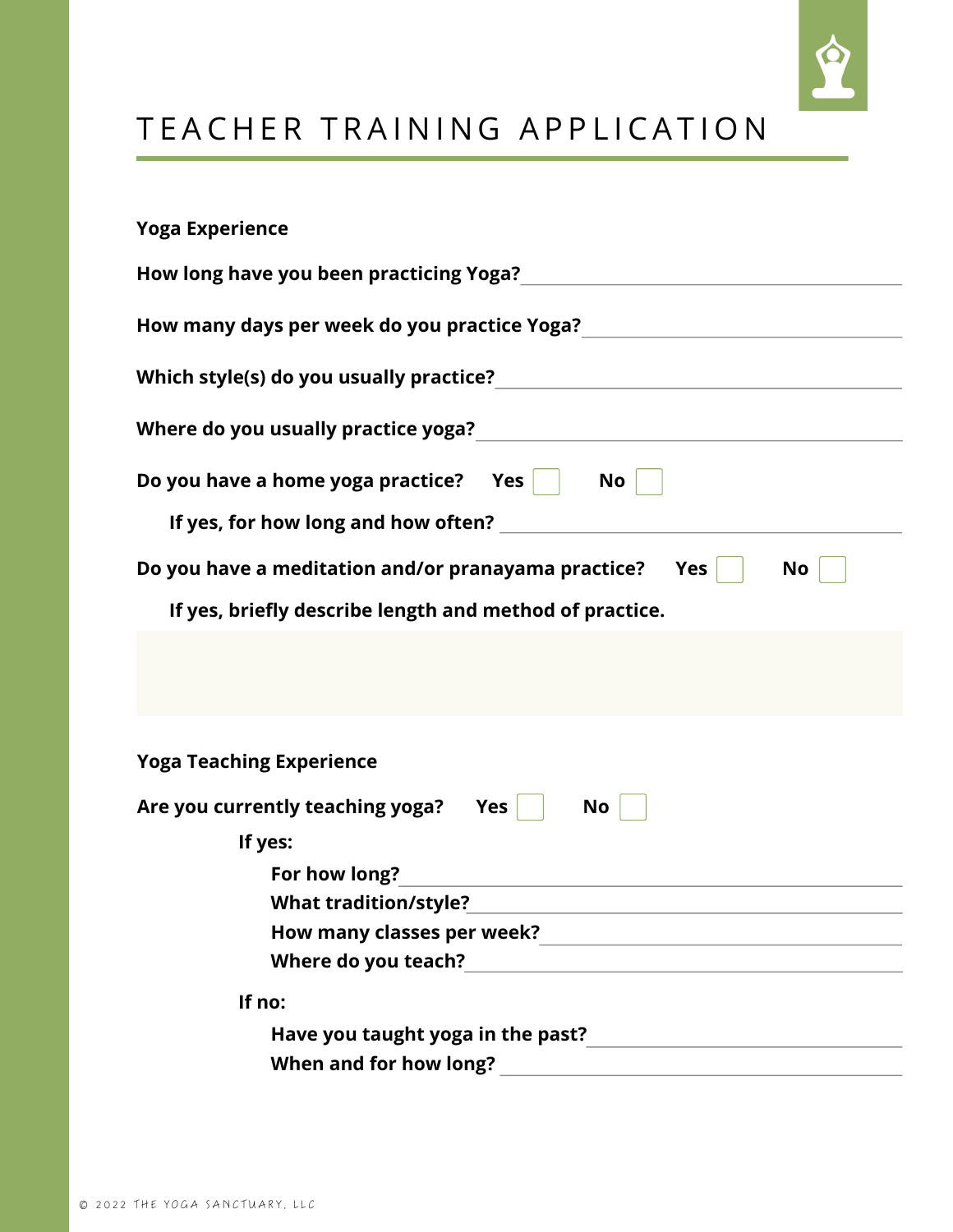

# TEACHER TRAINING APPLICATION

#### **Yoga Teacher Training**

**Have you participated in any previous yoga teacher training courses or intensives?**

| If yes, please describe with whom, for how long, and when:<br><b>Yes</b><br><b>No</b> |                          |                                                       |       |            |    |  |  |
|---------------------------------------------------------------------------------------|--------------------------|-------------------------------------------------------|-------|------------|----|--|--|
|                                                                                       |                          |                                                       |       |            |    |  |  |
|                                                                                       | If yes, please describe: | Do you have experience teaching in any subject?       |       | <b>Yes</b> | No |  |  |
|                                                                                       |                          |                                                       |       |            |    |  |  |
|                                                                                       |                          | How did you learn about The Yoga Sanctuary's program? |       |            |    |  |  |
|                                                                                       | newspaper/magazine       |                                                       |       | website    |    |  |  |
|                                                                                       | yoga alliance<br>studio  |                                                       |       |            |    |  |  |
|                                                                                       | friend                   |                                                       | other |            |    |  |  |

**About You & Yoga**

**Why do you practice yoga? What does yoga mean to you? How as your involvement in yoga changed and developed over time?**